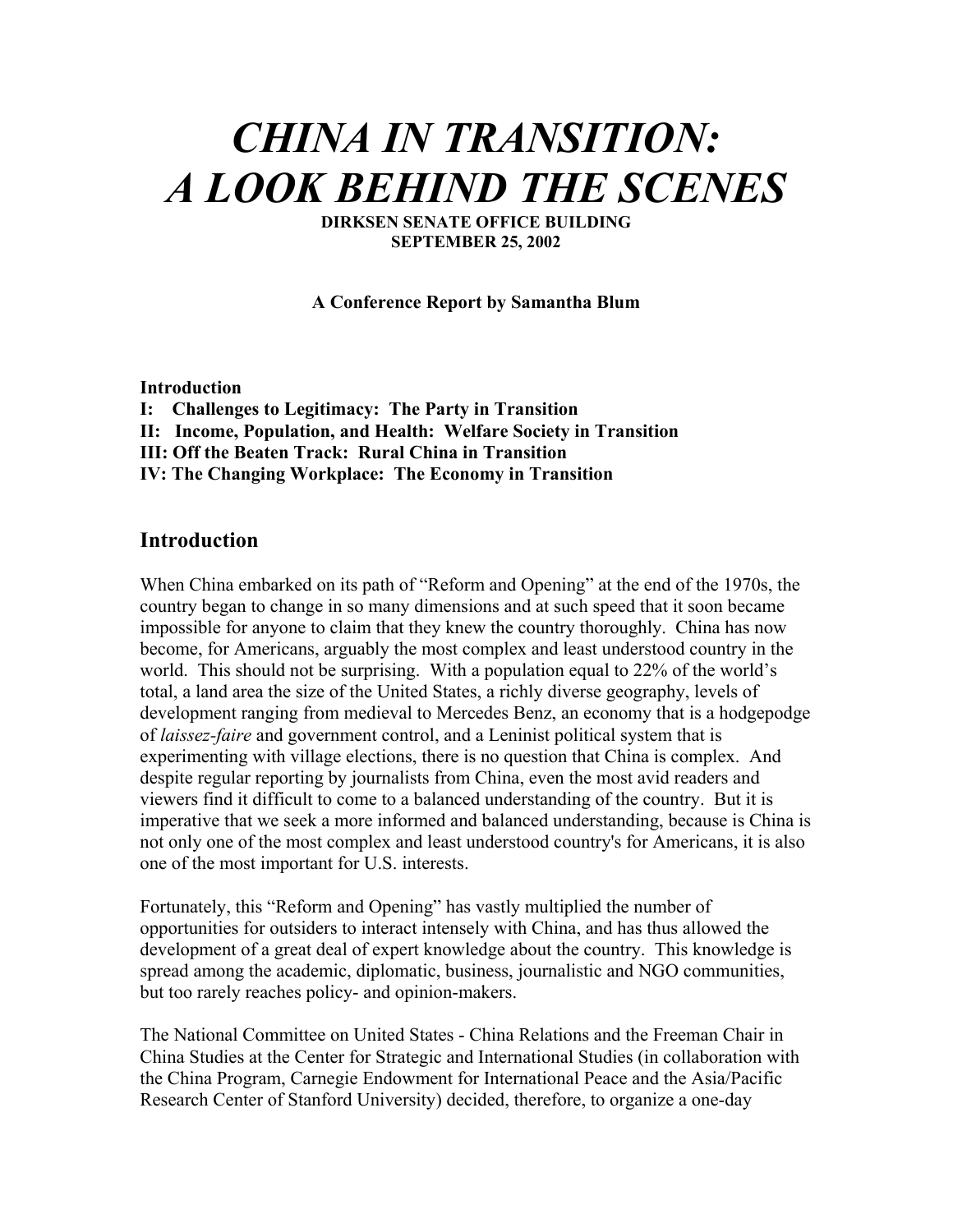conference to showcase some of this expertise at the crossroads of American policymaking, the United States Congress. With the encouragement of Senator Joseph R. Biden, chairman of the Senate Foreign Relations Committee, the organizers brought together on September 25, 2002 an impressive group of eighteen specialists for "China in Transition: A Look Behind the Scenes."

This is a report of that conference. It was written by Ms. Samantha Blum, a graduate student in Political Science at George Washington University, who has done an outstanding job of summarizing an extraordinarily rich set of presentations and discussions, and to whom we are very grateful.

For the foreseeable future, the nature of the relationship between the United States and China will have a greater impact on Asia-Pacific peace and prosperity than any other bilateral relationship in the region. Moreover, we believe that what happens inside China over the next five to ten years will have an increasingly profound impact on the kind of China we face in the future. It should be self-evident, therefore, that the United States should do what it can to acquire a deeper and more nuanced understanding of Chinese society, economy and politics, and to craft its China policies accordingly. We hope that "China in Transition: A Look Behind the Scenes," has made a useful contribution towards this goal. We also highly recommend our companion conference "Taiwan and U.S. Policy: Toward Stability or Crisis?" (whose principal organizers were the China Program, Carnegie Endowment for International Peace and the Asia/Pacific Research Center of Stanford University) which addresses this very important set of issues for U.S.- China relations.

We would like to extend our deepest appreciation to each of the panelists and chairs, and to Senator Biden and his staff, particularly Mr. Frank Jannuzi. Special thanks also go to Jan Berris, Virginia Rosell, Savina Rupani, Michael Swaine, and Moira Whelan, as well as to John Fei, Karen Jacob, Gabriel Bitol, Kathryn Gonnerman, Janet Granger, Matthew Oresman, Andrew Thompson, and Laura Wilkinson.

Dr. Bates Gill Mr. John L. Holden Freeman Chair in Chinese Studies President International Studies

Center for Strategic and National Committee on U.S.-China Relations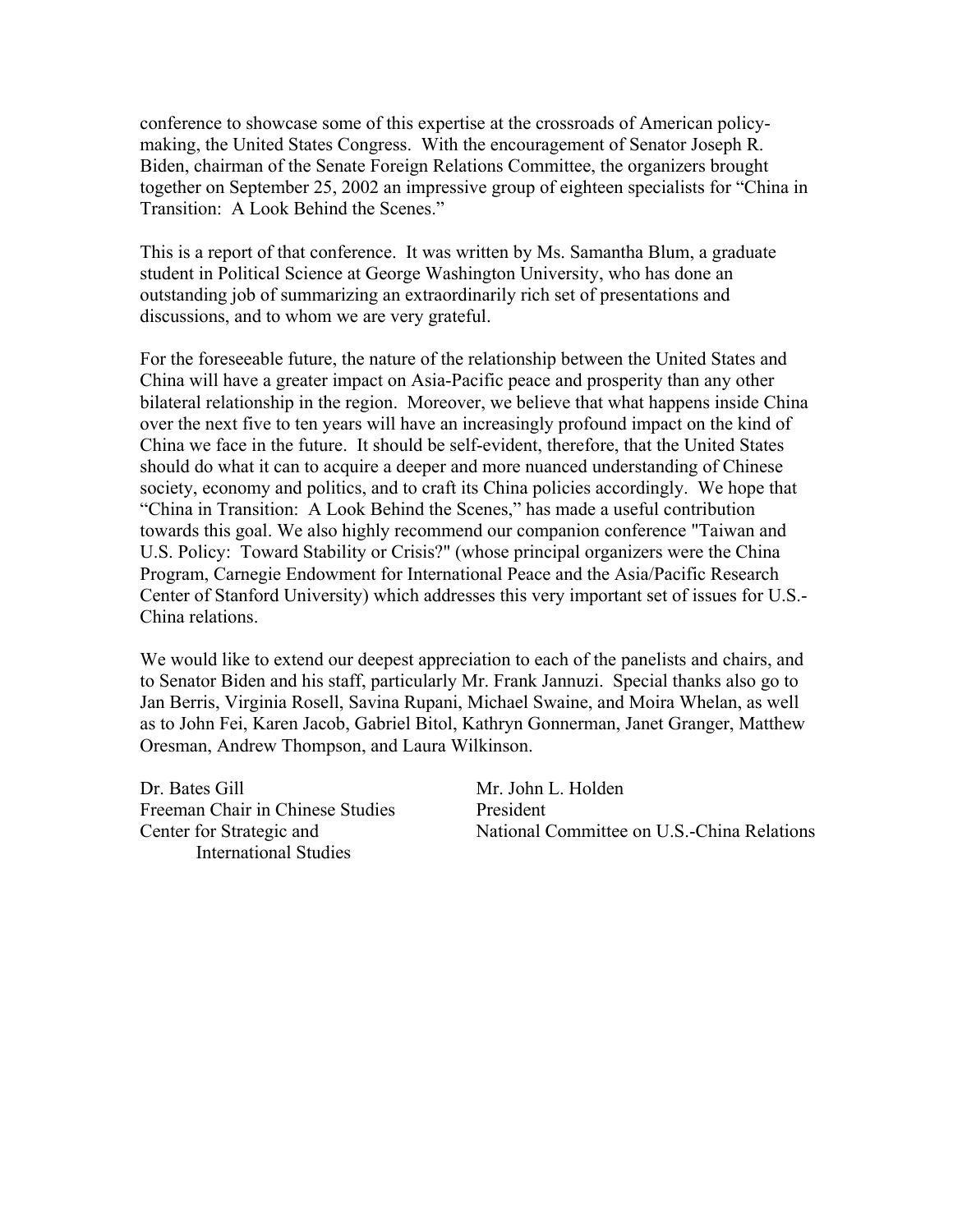# **Challenges to Legitimacy: The Party in Transition**

Session Chair: Ambassador James Sasser, Former Ambassador to China Prof. Joseph Fewsmith, Boston University  *So What Type of Party Is this Anyway?*  Prof. Li Cheng, Woodrow Wilson Center and Hamilton College *Hu's in Charge after the 16<sup>th</sup> Party Congress?*  Dr. Minxin Pei, Carnegie Endowment for International Peace  *Corruption and the Rise of Systemic Risks in China*

The first panel of the conference addressed issues related to the current and future state of the Chinese Communist Party (CCP), particularly the main problems and challenges it is facing, and its efforts to deal with them. Dr. Joseph Fewsmith, a professor of international relations and political science at Boston University, led off the panel, and looked at the need for the Party to adapt to the social, political and economic changes taking place throughout the country. He was followed by Dr. Li Cheng, a fellow at the Woodrow Wilson Center and professor of government at Hamilton College, who focused on the timely issue of leadership transition, discussing how Hu Jintao represents some of the important political trends in China. Finally, the talk given by Dr. Minxin Pei, co-director of the China Program at the Carnegie Endowment for International Peace, dealt with the PRC's pervasive problem of corruption, examining the causes and political consequences for the Party if the problem is not solved. The keynote speech of the conference, given by Professor Roderick MacFarquhar, the chair of the Department of Government at Harvard University, provided a historical context for the succession issue. His talk has been posted in full in conjunction with this report, and therefore is not covered here. However, we do refer to his views in the recap of the question and answer session following the Political Reform panel, since he addressed many of the issues that the panelists did.

## **Political Reform**

 Professor Fewsmith began his discussion by acknowledging that the CCP is definitely changing, but pointed out that the key question remains whether these changes are occurring fast enough to meet the multitude of challenges the Party faces. He noted that while the fourth generation of leadership is younger, better educated, less ideological, and has a more realistic understanding of the country's problems, these positive characteristics will be less significant than whether they have the ability to "muster the will and mobilize the energies of the people" to confront the issue of political reform raised by China's massive socio-economic changes. In contemplating the answers to these questions, Professor Fewsmith sees both positive and negative signs.

 On the optimistic side, the CCP has been responding to a number of the challenges since the mid-1990s, when a consensus emerged among the leadership that the collapse of the Soviet Union stemmed from a lack of reform in its Communist Party. According to Fewsmith, changes have been occurring on two fronts, ideological and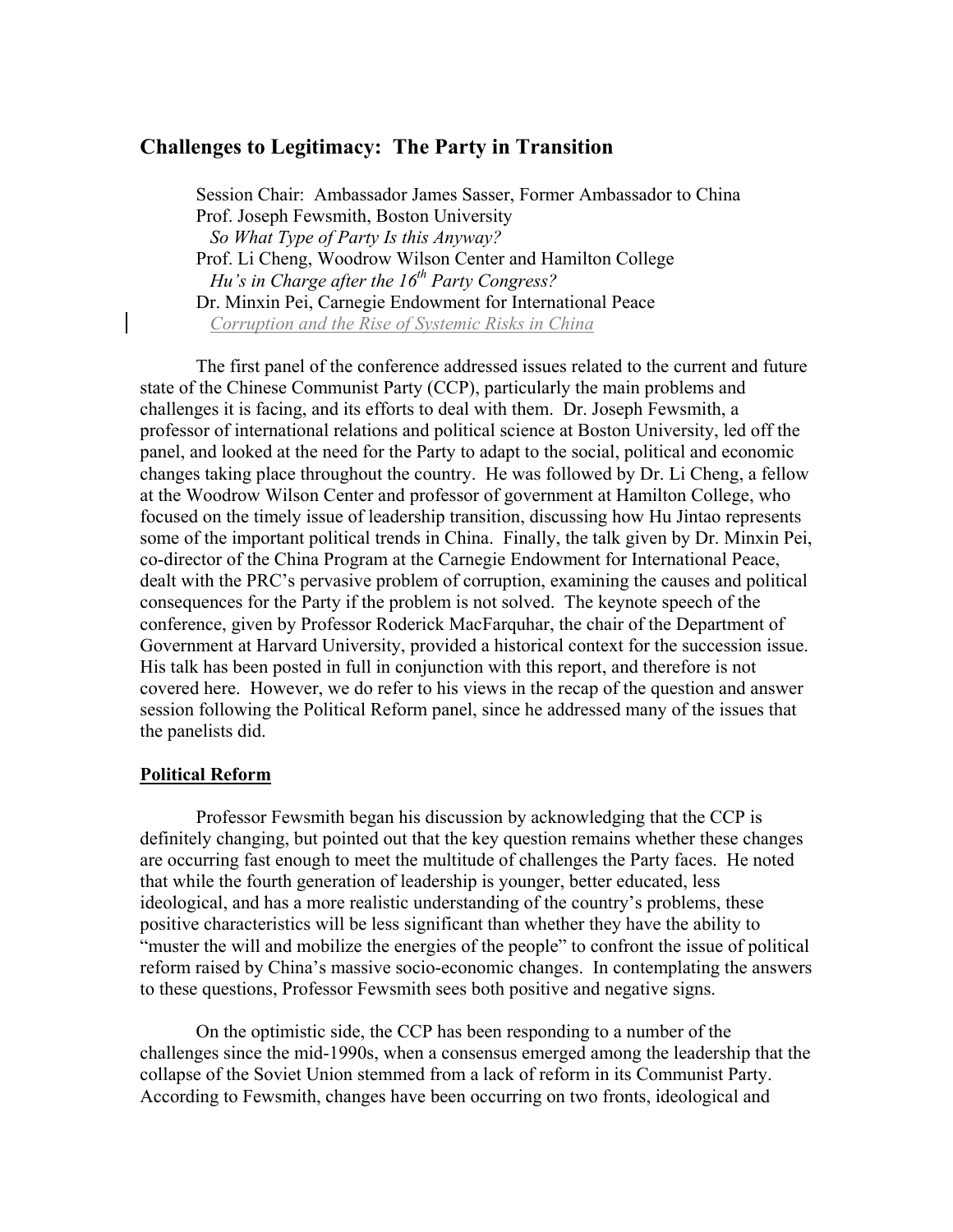organizational. The main ideological shift has been the decision to admit private entrepreneurs into the party, a step that has revised a basic tenet of Marxism and thus "hits at the very core of party legitimacy." Organizationally, "the CCP has also been making some major changes, though not large enough yet." Due to corruption and "societal outrage at the abuses of lower level party functionaries," the CCP has been attempting to open up appointment procedures and other party processes at the local level. This has been done in order to attain greater public accountability and allow for increased openness to public input.

 Fewsmith explained that currently the main motivation for the party to undertake significant ideological and organizational changes is that it has recognized that over time issues such as "social change, changing views among the citizenry, particularly the growth of rights consciousness, and globalization" will have "a major impact on China's governing institutions." However, it is the very vastness of the socio-economic and political developments the PRC will face in the future that are the source of Fewsmith's skepticism about the Party's ability to meet its challenges. He qualified his skepticism, though, by pointing out, "the danger here is not that the CCP will collapse, but that social conflicts will intensify and that local interests will dominate many areas of Chinese life making the sort of wide-ranging political reform China needs difficult if not impossible." Fewsmith concluded his remarks by reemphasizing the daunting tasks the party faces in the future. The "easy reforms" have already been carried out, while those that remain not only involve the country's basic governing institutions, but will involve dealing with vested interests.

## **The Leadership Transition**

 In his talk, Li Cheng answered questions about the degree of institutionalization in the upcoming political succession and the types of new leaders that are expected to emerge. He examined the political forces and regional interests that are represented by the fourth generation of leaders, particularly Hu Jintao. He anticipates that Hu will "be in charge" after the  $16<sup>th</sup>$  Party Congress and attributes his future success to three basic advantages. First, Hu is "ascending to power at an optimum time," because his rise has "corresponded with the development of two important concepts in Chinese elite politics" – the "fourth generation" of leaders, and the institutionalization of political succession. With regard to the former concept, because Deng Xiaoping identified Hu as the leader of the fourth generation, he eliminated much of the competition for power that might have come from members of the third generation. On the second trend of institutionalization, not only has Hu benefited from being promoted through the leadership ranks by both Deng Xiaoping and Jiang Zemin (and thus is not seen as gaining power as a result of favoritism), but the development of institutional mechanisms such as term limits and retirement age requirements has established norms that will ensure Hu's ascendancy. Therefore, Li believes that Hu "personifies the trend of political institutionalization in China."

 Hu Jintao's second advantage is that of "coming from an inland region," because one of the principal criticisms of Jiang Zemin has been that "he has cultivated a web of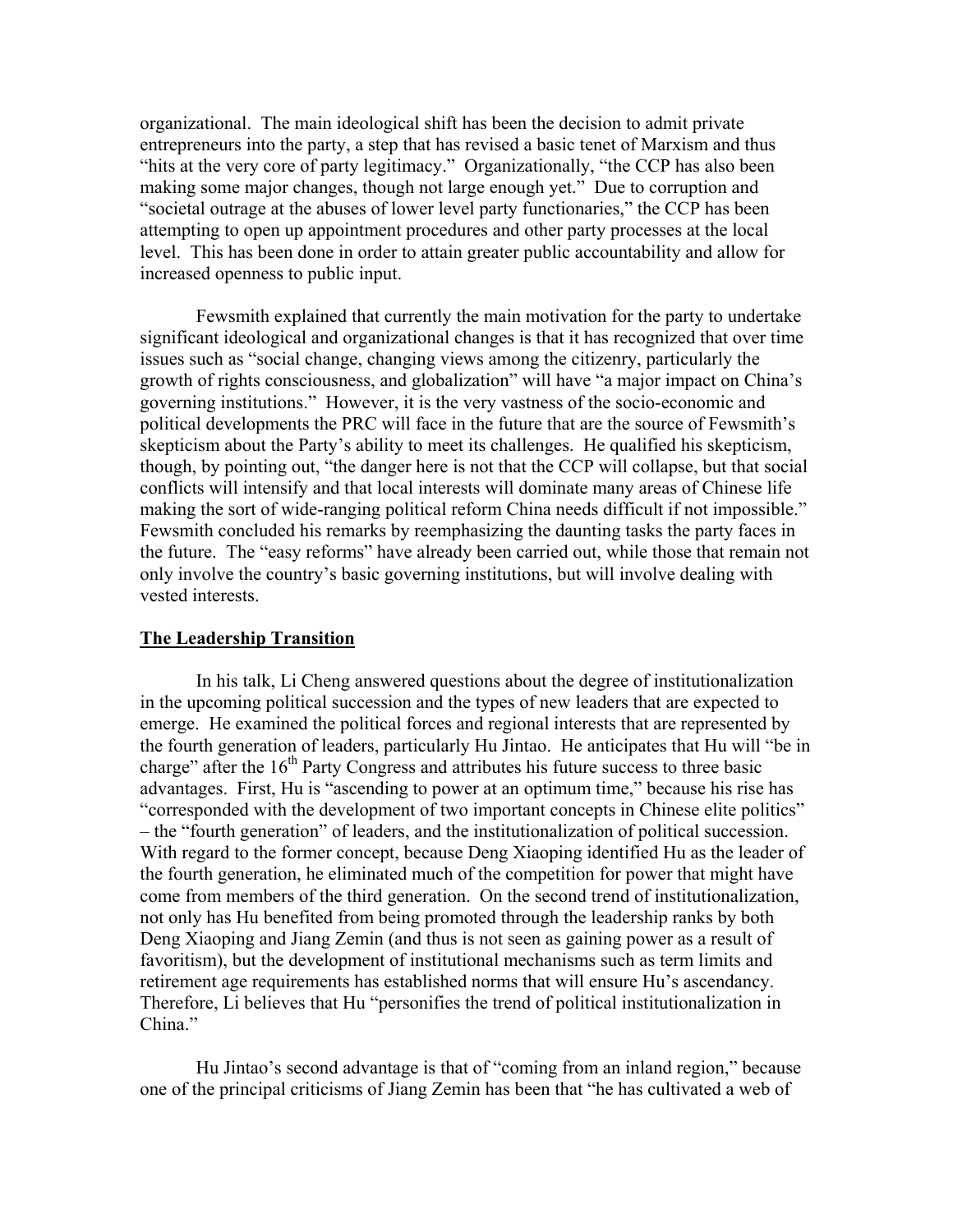patron-client ties based on his Shanghai connections." Hu, therefore, does not need to create his own faction, for resentment of the "Shanghai Gang" means that other leaders would naturally side with him in many disputes. The third advantage is Hu's "broadbased support due to his low-profile personality and political wisdom." Both ends of the political spectrum in the CCP find Hu acceptable, Li explained, for on the one hand he is open-minded about issues such as political reform, but on the other he gave a strong speech following the embassy bombing in Kosovo, demonstrating "effective nationalistic appeal during a time of crisis."

 Li next discussed how Hu Jintao exemplifies several of the traits that seem to characterize the leaders of the fourth generation. For example, because their formative years took place during the calamitous Cultural Revolution, not only are most of the leaders far less ideological and more open-minded than their elders, but because they experienced China's hardships at that time first hand, they have a strong understanding of the country's problems and the suffering of vast segments of the population. Additionally, Li points out that the new leadership will likely be typified by "compromise and power-sharing rather than vicious factional fighting," due to the "shift of the criteria in elite recruitment from revolutionary credentials to administrative skills," so that "those who are skillful in coalition-building and consensus-making are often favored."

 Li concluded by looking at the significance of the transition to the fourth generation of leadership for the United States. He noted that while the political succession will be a significant test of whether "China can take a major step toward a peaceful and more institutionalized power transition," the basic "institutional developments and political trends in China that Hu Jintao embodies converge with the interests of the United States." Further, although the leaders in the fourth generation are not democrats, "they also do not have an ideology fundamentally hostile to American values," and in fact the leadership "is becoming increasingly diversified in terms of political outlook, social stratification, and regional representation."

## **Corruption**

 Dr. Minxin Pei's discussion on corruption and its systemic risks began with an outline of the extensive scope and various manifestations of the problem. Estimated at constituting 3-4% of GDP today, he explained that corruption has mainly taken the form of kickbacks in government projects, diversion of public funds, and the theft of funds and assets from state-owned banks and enterprises. However, during the 1990s it also acquired three new characteristics, which continue to seriously plague the country today: the purchase of public office, collusion among groups of officials; and large-scale capital flight.

 Having described the severity of the problem, Pei next addressed the question of whether government efforts to eliminate corruption have met with success. On the surface, it appears that the government is cracking down, as illustrated by a number of high profile cases. He noted, however, that these have mostly been symbolic and do not actually deal with the root of the problem. In general, enforcement efforts are lenient; for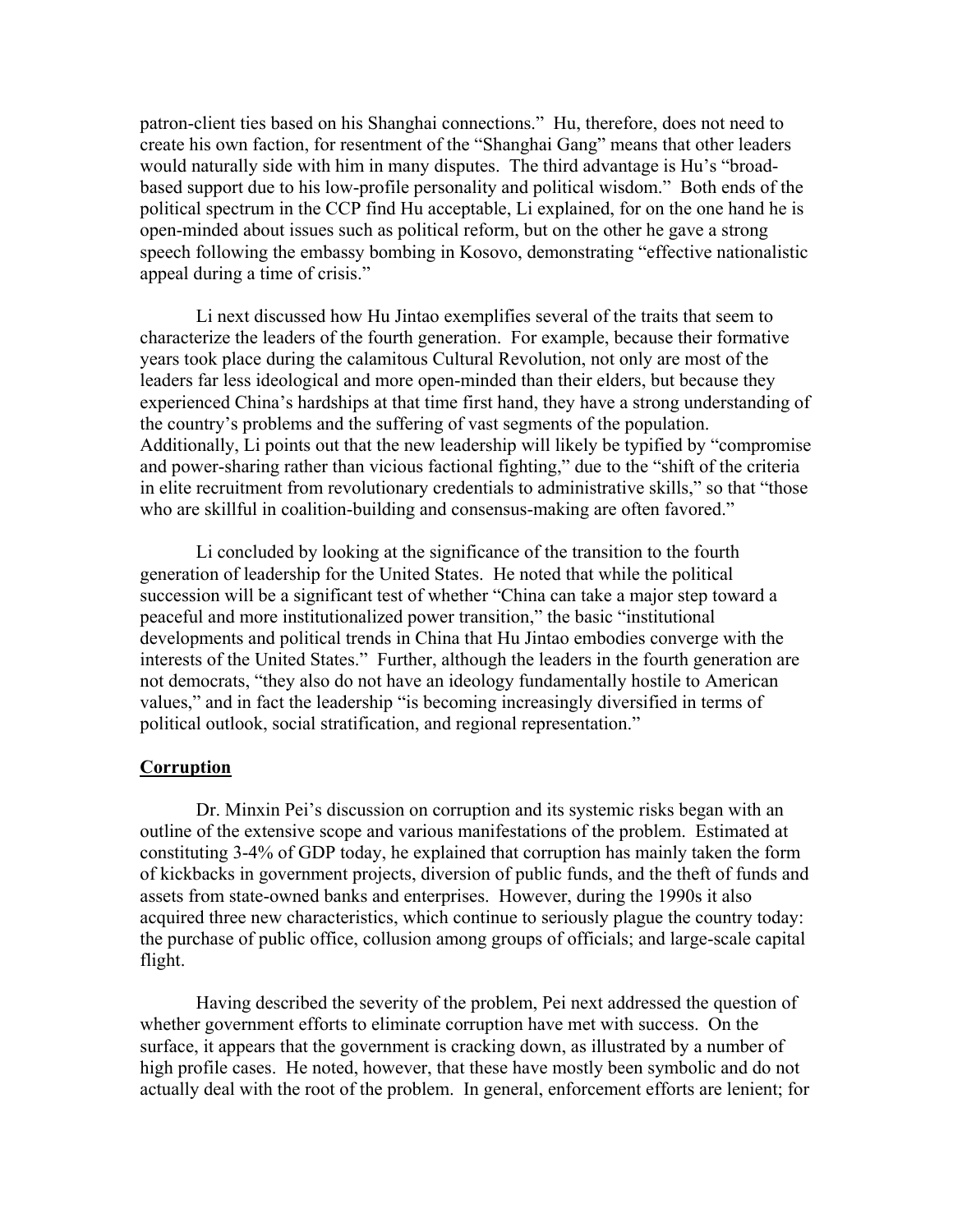example, the percentage of officials prosecuted is low, and those who are in senior positions often get reduced terms. Pei believes China's massive corruption problem stems from several sources, such as "the state's extensive involvement in the economy," and the "breakdown of mechanisms for monitoring and political accountability." The latter issue is particularly significant, for it is very hard for the center to know what the various localities are doing. Therefore, the lack of monitoring capabilities combined with the low-levels of prosecution and penalties, has made corruption a "low risk, high return" endeavor.

 That the government has proven incapable of dealing with the problem has serious political implications for China and the CCP, for it increases "the systemic risks for instability." Pei identified five main consequences of the continued pervasiveness of corruption. First, although it will not directly bring down the government, it does undermine public support for the party, and thus harms the regime's legitimacy. Second, corruption is a direct cause of social tension, because it contributes to rising inequality throughout the country. Third, it "increases systemic risks in key sectors," including finance, national defense, critical infrastructure, and public health (such as in dealing with epidemics like HIV/AIDS). Fourth, the breakdown of monitoring systems has meant a "blocking of political signals" from the bottom, such as local cover-ups of social unrest. Finally, local governments are descending into "local mafia states," which "can destroy the government from the bottom up." In concluding his discussion, Dr. Pei pointed to one way in which the United States can help China in its fight against corruption – by helping to stop capital flight, for America is one its primary destinations.

## **Question and Answer**

 Many of the people in the audience asked Professor MacFarquhar his thoughts on the fourth generation of leaders, and the impact of their ascendance to power on the United States and its interests. His comments stressed just how little we know about their specific views, but also made clear that it was unlikely that their policies would initially be overly different from those of the third generation. (Additionally, he noted that it was uncertain how well all the members of the new generation knew each other and were aware of their individual long term goals and strategies.) On the Taiwan issue, he predicted that in the first couple years the new leaders would likely adhere to the "rulebook" written by their predecessors, nor did he foresee any changes in perception of the U.S. role in Asia, because the two generations hold similar views on the subject. Turning to the impact on the domestic arena, MacFarquhar shared the views expressed by Fewsmith and Li that the new generation had a greater perception not only of China's problems, but also of what it means to be a modern society. Further, he felt that with the fourth generation in command, the military might try to "push around" the young leaders, but they in turn would most likely try to further policies begun by Deng Xiaoping in the 1980s to put the military firmly under state control.

On the issue of the ideological changes taking place in the party, MacFarquhar's emphasis was somewhat different from that of Fewsmith, in that he did not think allowing entrepreneurs into the party would bring about very profound political changes.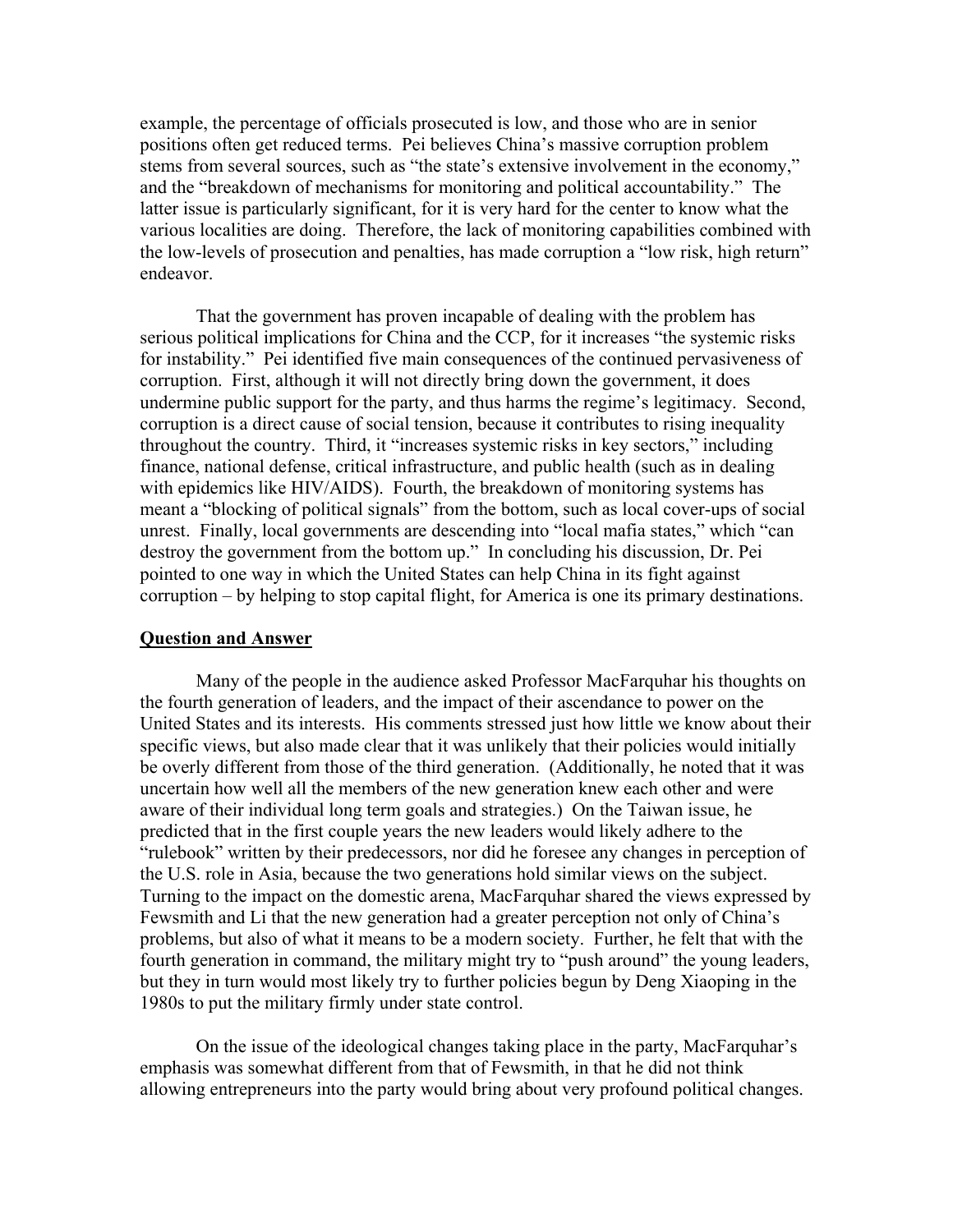He explained that for most people, the CCP represents a way to get ahead in life – for capitalists a better way to make business deals. Bringing economic powerhouses into the party would give them more influence, but it would definitely not spur the CCP along the path towards inter-party democracy, for "businessmen are not nature's democrats." While widening the elite will not bring about inter-party democracy, he felt other forces might, such as the impact of the West and the need to have a contented population, especially if the economy declines while other problems increase. Professor MacFarquhar also commented that he does not think economic deterioration would destroy the party; it could, however, create big problems because it is key to stability. Lastly he noted that the party will not be able to solve its problems by promoting nationalism. Although without Marxist ideology nationalism is the only way to rouse support, there are growing numbers of people who do not trust the government, as indicated by the prevalence of demonstrations throughout the countryside.

The issue of political reform was raised again in the question and answer period: Professor Li predicted that although the issue was on the fourth generation leaders' agenda, they were not yet ready to proceed. When they do, however, it will likely be in small steps. He also noted the conceptual differences that exist on the notion of democracy: while the United States sees it as a process, China views it as substance to get to the right answer. For example, peasants and workers in the PRC consider democracy as a form of justice to be used against bad local governments, but not in conjunction with the top leadership that they perceive as good. Lastly, Li pointed out that there are many criteria for democracy, and that in a big diverse country like China it can not take place overnight; five years ago no one talked about institutionalization, but now it is a hot issue.

During discussion, one of the key issues raised was whether corruption might ultimately overwhelm the Party. Pei reiterated that he did not believe it would lead to the collapse of the government, but saw the real threat as being to China's long term growth. If corruption continues to expand, the country will not be able to achieve its goals. However, he pointed out that the leadership could do much more to prevent further abuses if it found the political will. Professor Li stated that as long as China has the political mechanisms to deal with corruption, there is reason for hope. For example, he said, the PRC is executing more corrupt officials than ever before, and while this is not actually dealing with the root of the problem, it is sending a signal and making people think twice. Li also pointed out that in the 1990s the Chinese military was very corrupt, but the government has been successful in its decommercialization efforts, which has helped lessen the corruption rampant in that area. This was backed up by Bates Gill's comments later that the top leaders in the PLA are very serious about professionalizing the military, and to the extent that corruption hinders that process, they would strive to counter it. One last point on the issue of corruption's ability to undermine the government was made by Professor Li, who noted that the peak of public opinion against official corruption has not yet arrived, and is thus an unknown variable.

 This discussion next turned to how the process of decentralization has affected the spread of corruption. Decentralization has both positive and negative sides; as Professor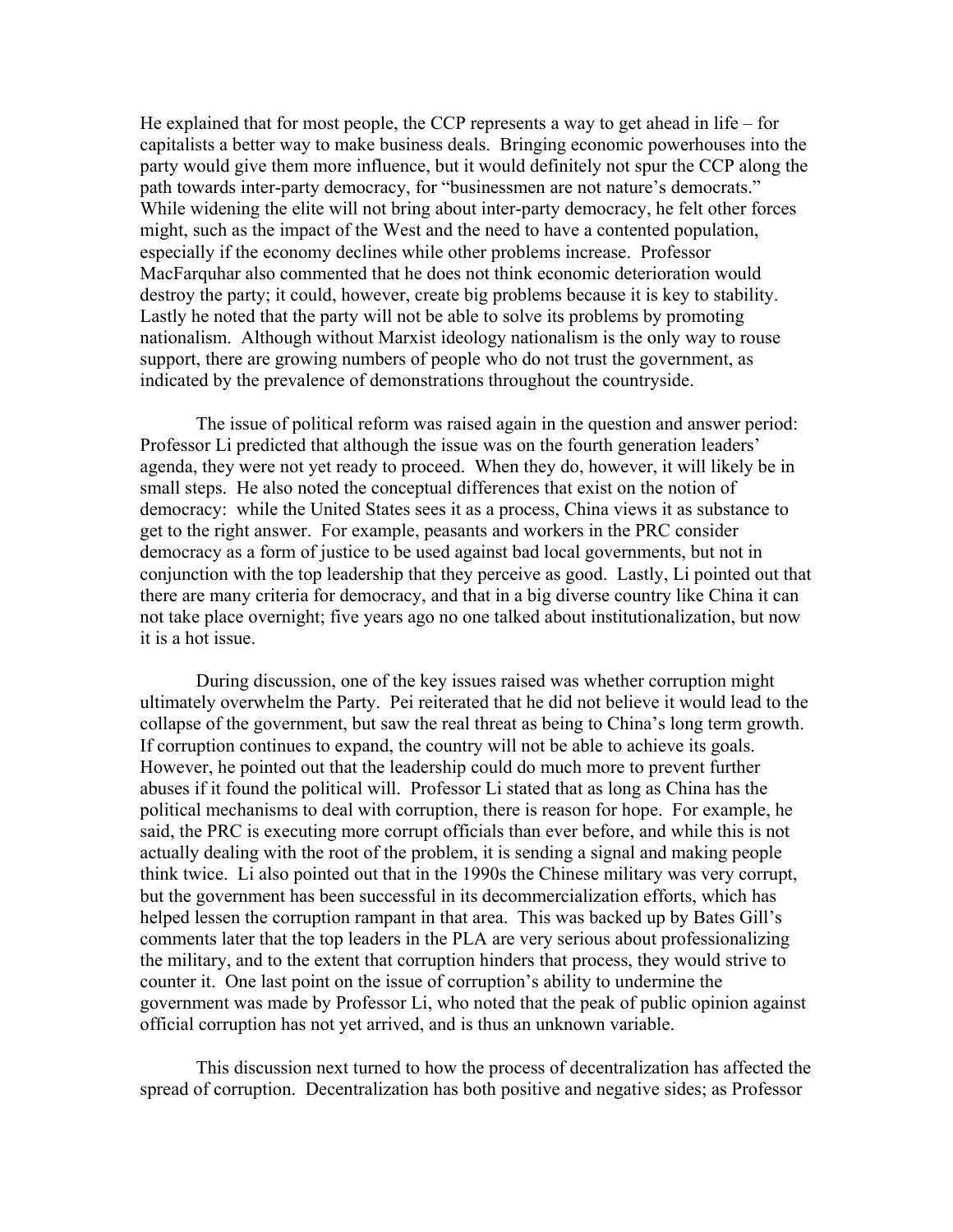Li pointed out, while local governments need more autonomy for economic development, such independence creates problems when it generates the conditions for corruption to flourish. In terms of local efforts to counter corruption, Dr. Pei noted that due to the diversity of problems there is not one single solution that the center can put forward. However, greater efforts should be made in furthering local democracy, and strengthening legislation and the power of the courts. Professor Fewsmith added that China will move in different directions in different places in resolving the corruption issue, and the central government will thus be under pressure as one region develops its own solutions that are different from those being employed in another.

 The issue of rule of law was raised in the context of preventing corruption, and Professor Fewsmith explained that the notion is not really a problem at the top level of government but at the bottom. The Chinese people, he stated, do not really see the courts as a means of redress, which is why there have been protests against corruption. Ambassador Sasser pointed out that development of the PRC legal system is one way the United States can have an effect on eliminating corruption, and suggested that we do more to train lawyers and judges in China. In contrast to the weakness of legislation and courts in combating corruption, Dr. Pei pointed out that the Chinese press has shown ability and courage in exposing problems. Professor Fewsmith agreed about the effectiveness of the media, noting that one of the first things people will do if they want to fight corruption is to turn to the press.

# **Income, Population, and Health: Welfare Society in Transition**

Session Chair: Dr. Bates Gill, Center for Strategic and International Studies Prof. Deborah Davis, Yale University  *Getting Ahead, Falling Behind*  Prof. Huang Yanzhong, Grand Valley State University  *Reform as Pandora's Box: China's Public Health Crisis*  Dr. Joan Kaufman, Radcliffe Institute for Advanced Study  *China's Family Planning Program: Recent Developments and Prospects for Change*

 In the second panel, the conference turned from changes and problems within the Party to some of the developmental challenges and issues in society at large. The first speaker, Dr. Deborah Davis, a sociology professor at Yale University, presented an overview of the socio-economic effects of China's impressive economic growth. Dr. Huang Yanzhong, an assistant professor of political science at Grand Valley State University, then discussed the PRC's current public health crisis and its implications for regime legitimacy. Finally, Dr. Joan Kaufman, a visiting scholar at the East Asian Legal Studies Program at Harvard Law School, examined the positive and negative results that have emerged from China's one-child policy.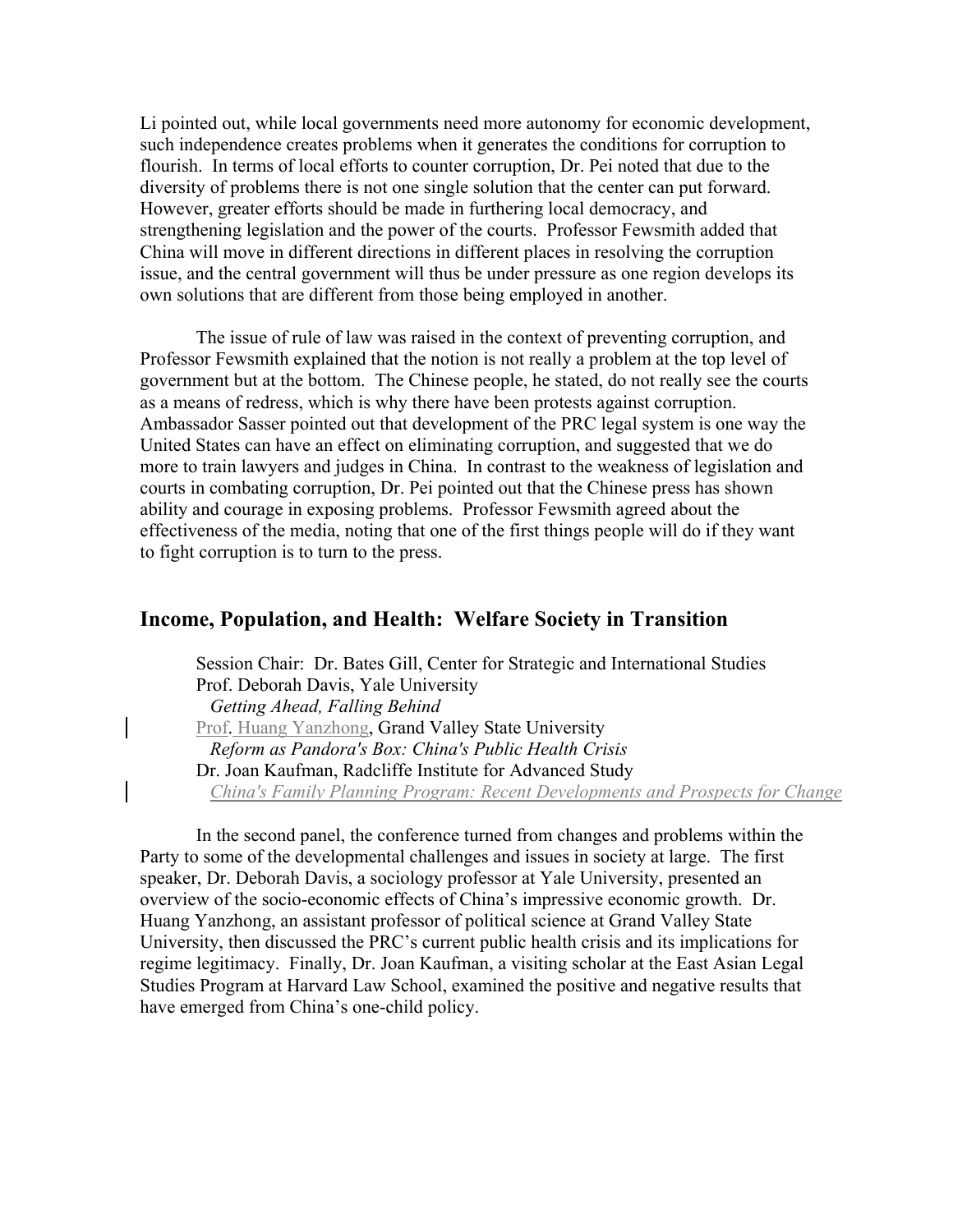## **The Effects of Economic Growth**

 Professor Davis discussed the emergent dichotomies resulting from China's economic growth and rapid shift from an agrarian to an industrial-service society – the upsides and downsides, the winners and losers. She identified the positive results as sustained growth, the rise of imports and exports as a percentage of GDP, and tremendous advances in reducing poverty. In this latter area China has seen a very dramatic drop in absolute numbers of people below the poverty level, but there also has been a shift in the distribution of the poor from predominantly rural areas in the 1980s, to a significant increase in urban poverty today. The benefits China has derived from economic growth have also been accompanied by some serious negative developments: income inequality (urban incomes are five to six times those in rural areas); corruption; the weakening of social insurance, particularly medical; and the emergence of jobless growth.

 From these positive and negative trends, winners and losers emerge more prominently. The main beneficiaries according to Professor Davis are healthy males, under forty, who reside in coastal cities, and who have a secondary education. Additionally, she noted, belonging to the CCP also helps in finding jobs and having higher salaries. On the other hand, those most harmed by the developments of the past 20 years have been females over the age of 35 who live in cities (which constitutes a large portion of the population); retirees forced out of work by early retirement age requirements; industrial workers in the rust belts; and the seriously ill as well as their families. During the question and answer period Davis also mentioned another determining factor: a person's place of employment. For example, a failing unit will declare bankruptcy and write its people off, leaving them without pensions. Davis concluded with the recommendation that the U.S. government could make a contribution in this area through funding to improve the gathering of statistics about the mobility of China's population, which would assist government in creating a viable social safety net.

#### **The Public Health Crisis**

 Professor Huang began his discussion by reviewing why the PRC is now facing a public health crisis. He explained that the process of liberalizing agriculture undertaken in the early 1980s led to the collapse of the rural health care system, because communal welfare funds – "the main source of rural health financing" – were terminated as part of the decollectivization policy. Thereafter, the state encouraged market functions to replace reduced public subsidies by "encouraging public facilities to recoup their expenses from user charges." This type of "market-oriented healthcare reform transformed public health institutions into revenue-making machines." Consequently, as they turned to drug sales and extra services for profits, medical organizations drove up the level of health spending.

 Throughout the 1990s, the cost of health care continued to increase, but the number of people covered by insurance dropped. As a result, people now only go to doctors for emergencies, and as pointed out earlier by Professor Davis, those who are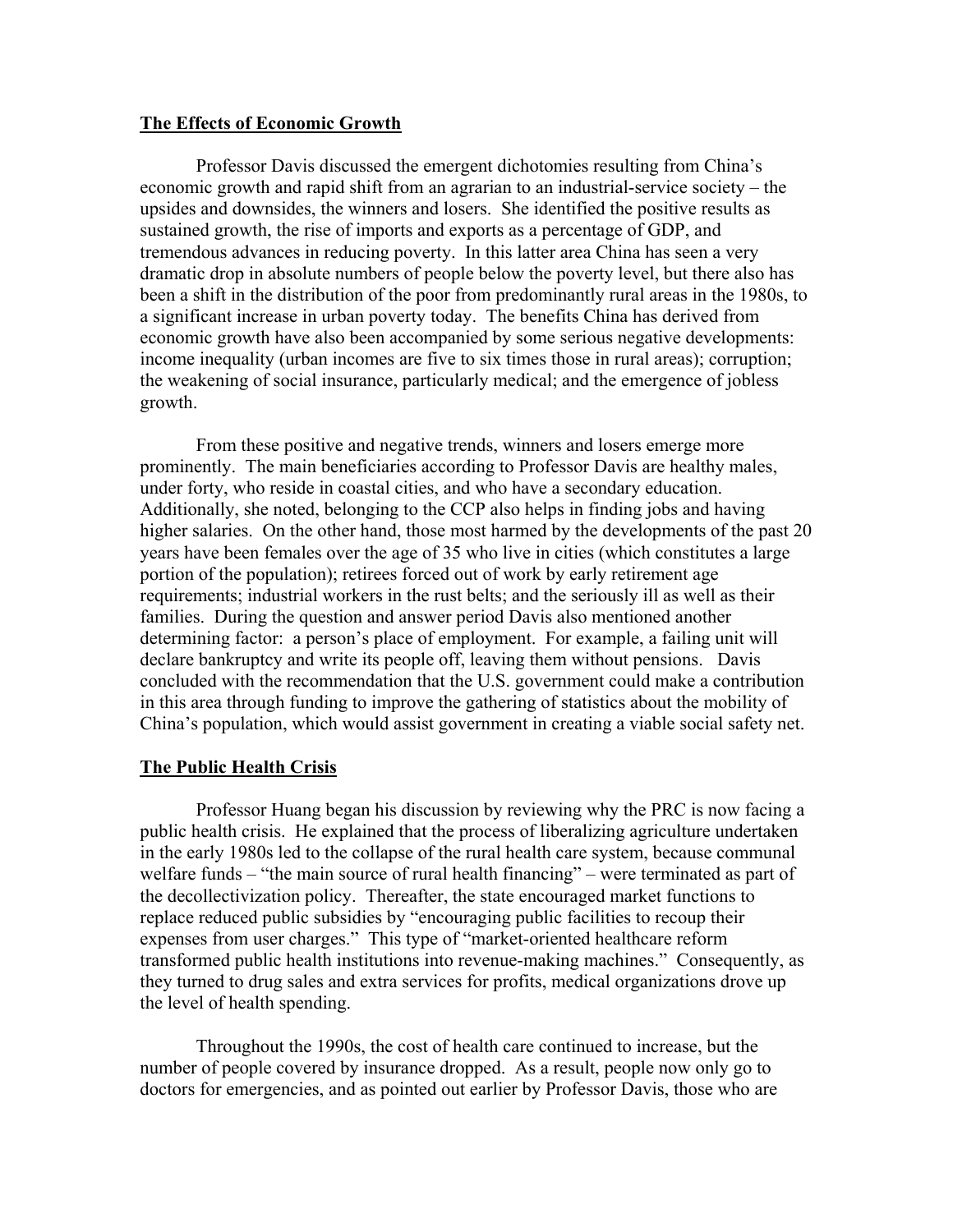seriously ill end up in poverty. Further signs of potential troubles in China's health system are indicated by the fact that "the overall improvement in [the country's] health status during the reform era conceals more recent trends" of a negative nature. For example, "major health indicators such as life expectancy at birth became stagnant in the 1990s," and there are vast numbers of people infected with tuberculosis and hepatitis B. The looming HIV/AIDS crisis, if not contained, could mean that the PRC might "have the largest number of people infected with HIV in the world within a few years."

 China's massive medical care and public health problems have "important implications for political legitimacy." If the government is increasingly seen as being unable to provide the public with health and other social services, then people "will be alienated" leading to an increased sense of "deprivation." Popular discontent can thus "contribute to the erosion of the regime." Huang further noted that the lack of health services leads to the rise of "non-state sources of moral authority and spiritual wellbeing," such as the Falun Gong, which the Chinese government perceives as a threat.

 The principle impediment to dealing with and solving China's public health problems, according to Professor Huang, "is the disproportion between the country's daunting health problems and the inadequacy of the government capacity to handle such problems." One manifestation of government deficiencies is "its lack of responsiveness," a prime example being how it has reacted to the HIV/AIDS epidemic. However Huang pointed out that even when the government attempts to address a public health problem it is impeded by a "lack of bureaucratic capacities in policy implementation." Government agencies often "work at cross-purposes," leading to inconsistent policies and impasse. Such "bureaucratic fragmentation also inhibits sound regulation in the health sector."

 Huang concluded by pointing to the serious implications for the United States if Chinese government deficiencies continue to contribute to a deteriorating public health system – it is not in American interests to have the PRC move in the direction of a "failed state." Consequently, he recommends that the United States formulate a China policy that "incorporates efforts to improve the Chinese state capacities in selected policy domains such as public health and welfare provision." In particular it could provide technical and financial assistance, on the condition that the PRC government devote more resources to health care. Finally, Huang suggests that public health issues could be promoted as part of America's human rights agenda, an approach he believes would be acceptable to the Chinese government.

#### **The One Child Policy**

 Dr. Kaufman's discussion of China's one child policy outlined the positive and negative consequences of the strategy, and illustrated how in recent years the results have led to a reexamination of the policy and brought about reforms. In terms of constructive and advantageous outcomes, China has clearly benefited from population growth being controlled, a decline in infant and maternal mortality, and an increase in life expectancy. Kaufman also pointed to more "normative changes," in particular that most Chinese have come to recognize the need for population control. Further, there have also been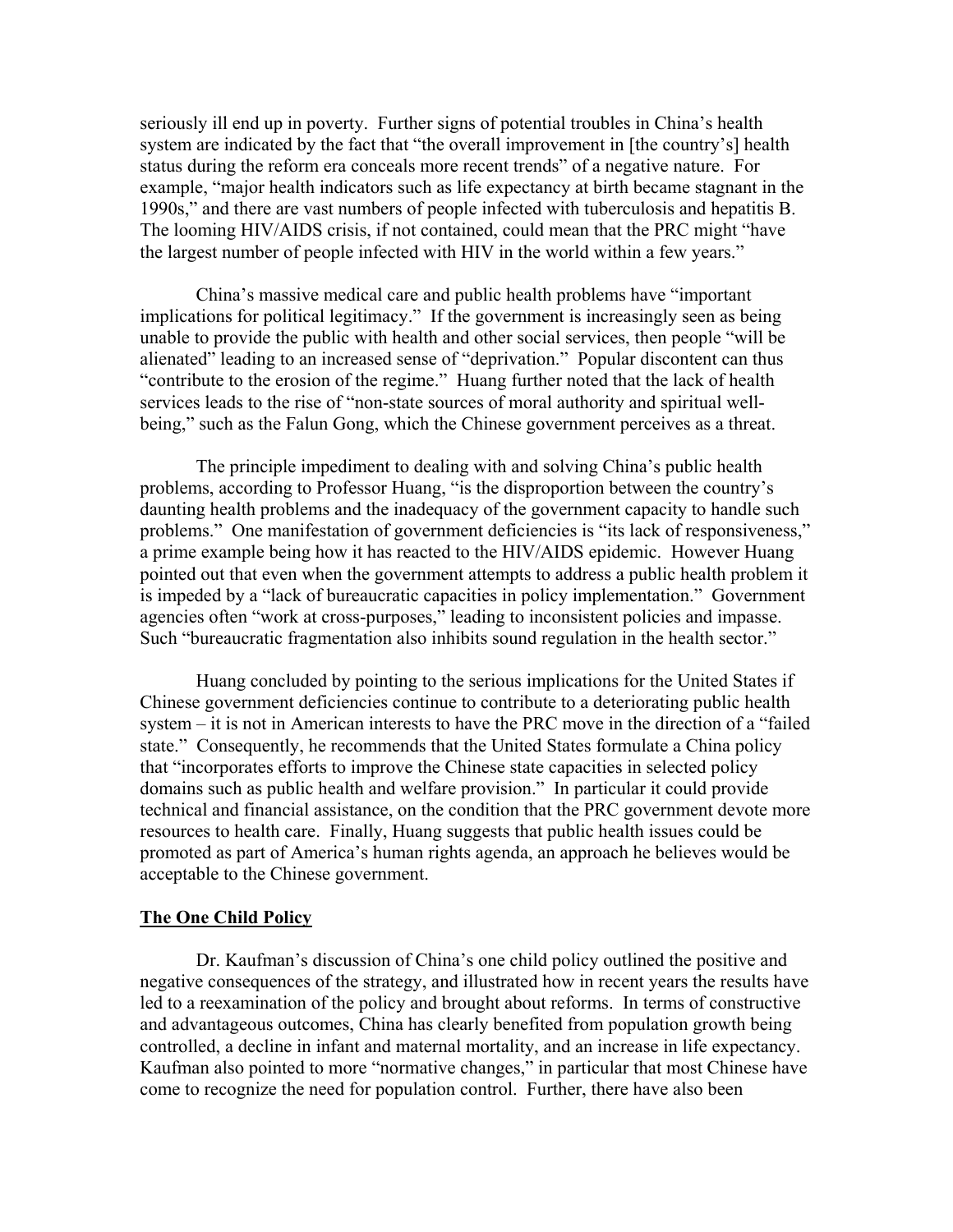"changing fertility desires," as most urban couples only want one child, while those in rural areas desire two (one boy and one girl).

 On the negative side, however, there have been some "major social and demographic consequences" of the policy, such as the skewed sex ratio, in part due to sex selective abortions and female infant abandonment. An increasingly salient issue in the future will also be the uneven age ratio that will contribute to "an elderly burden." The third adverse trend Kaufman highlighted, is the failing of the government's system to carry out the policy. The main problem has been that in order to achieve population control targets, some local officials resorted to "overzealous implementation" and rights abuses. Rural opposition to the policy implementation methods has thus been "one of the major complaints about local governance." Additionally, the central government has not always been aware of the true situation in the countryside, because "pressure to achieve targets has led to false reporting."

 According to Kaufman, growing acknowledgment of the policy's negative "costs" led to its review and reform. In particular, government desires to "regulate coercive practices and increase accountability of local government" coincided with the rise of "a new generation of more professional leaders" at both the provincial and national levels. The 2002 New Population Law is the most recent manifestation of attempts at the national level to create new guidelines. One of the key elements of the law is its very strong language on the illegality of coercion.

#### **Question and Answer**

Much of the question and answer period following the presentations was devoted to health issues, including drug regulations, government functions, and the HIV/AIDS epidemic. One audience member raised a question about the prevalence of pseudoscience miracle drugs in China. Professor Huang attributed the phenomenon to the failed health system, and in an explanation similar to that which he gave for the increased popularity of the Falun Gong, he stated that because it is so expensive to see a doctor, people have begun turning to self-help and pseudo-science. He noted that such drugs elude national standards and regulation because it has proved difficult for China to establish an American-style FDA. Dr. Gill pointed out that the PRC's lack of government capacity in handling the disbursement and regulation of drugs was going to prove to be a big problem in proper administration and monitoring of anti-HIV drug regimens.

The tension between the need for central government control and the trend of decentralization also arose, as Professor Davis emphasized that today it is the people who are most in need of medical attention that are "invisible and without power." In contrast, she noted, under Mao Zedong the state was forced to "see" those people. Professor Huang suggested that the solution was for the Chinese government to refine its functions – withdraw from some sectors, but strengthen its power in others such as public health and welfare.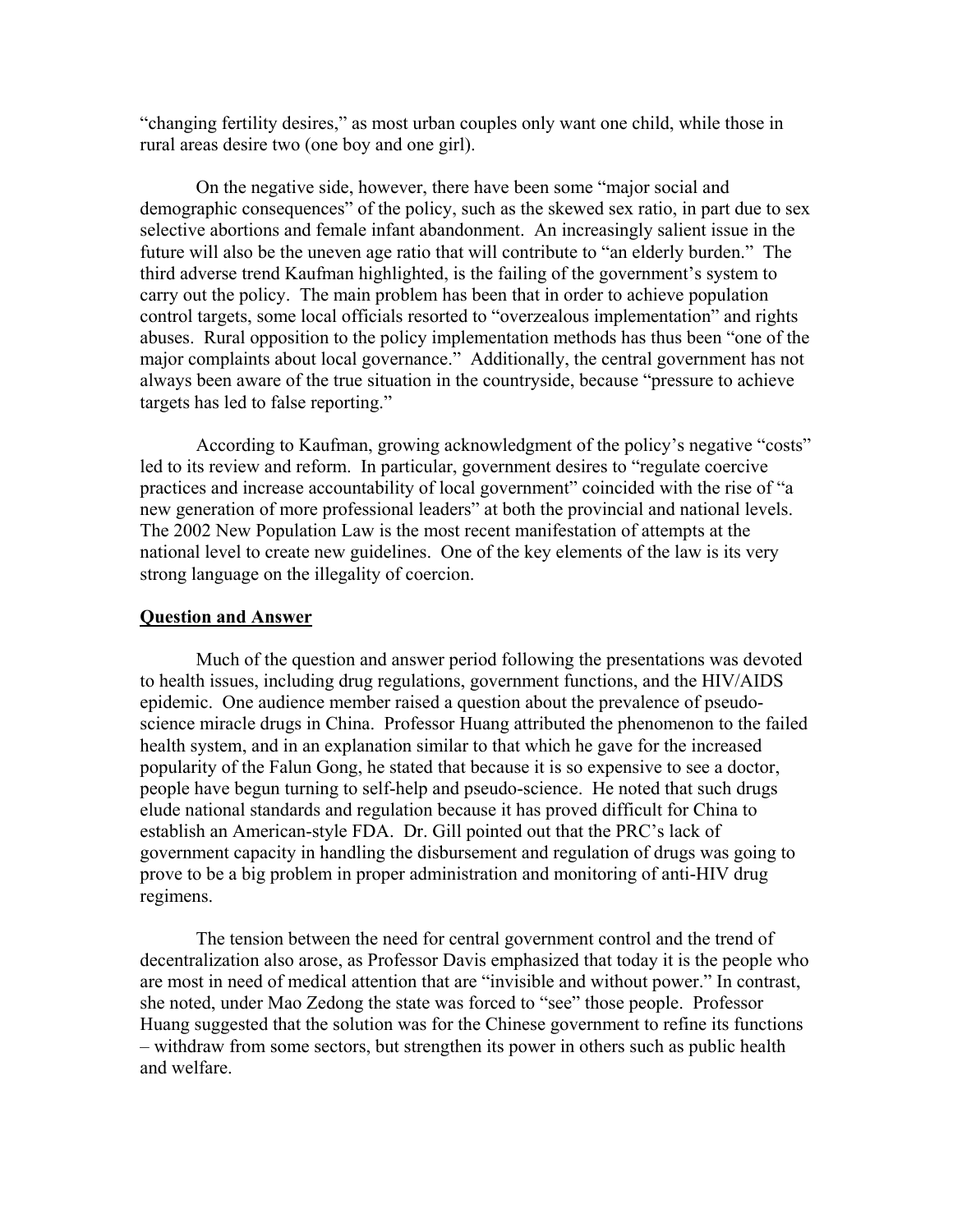The panel members were asked about the potential HIV/AIDS epidemic that the PRC is facing. Dr. Kaufman asserted that the real obstacle in dealing with the problem lies not at the national level, but at the provincial level and below. She then identified several reasons for the local level hindrances: stonewalling because of complicity; lack of understanding about what the epidemic will mean; and the high financial costs of meeting the challenge. Professor Huang concurred that local governments are the main problem in fighting the spread of HIV/AIDS, largely because they treat it as an embarrassing issue and are unwilling to be frank about the situation. However, he also saw potential troubles existing in national plans that focus on prevention, not treatment, and which rely on the traditional and less effective means of promotion, such as mass mobilization.

Also during the question and answer period, Professor Kaufman elaborated on her discussion of the 2002 New Population Law and the importance of the illegality of coercion. She explained that coercion is a code word for forced abortions, and that the spirit of the law is to send a message to the local officials. Additionally, she suggested that one way to solve the problems associated with population control would be for China to reform its cadre promotion system because it has been based on performance in achieving targets.

# **Off the Beaten Track: Rural China in Transition**

 Session Chair: Mr. John L. Holden, National Committee on United States-China Relations Prof. Thomas P. Bernstein, Columbia University  *Tax Burdens in Rural China and their Implications for Instability*  Mr. Brian Schwarzwalder, Rural Development Institute  *Whose Land Is It Anyway? Land Tenure Reforms and the Rule of Law in Rural China*  Prof. Liu Yawei, Carter Center, Emory University  *Chinese Rural Elections and their Impact on Political Reform in China* 

 The third panel focused on the positive and negative in rural areas, ranging from peasant unrest due to government incapacity, to the challenges and limitations of rural elections, to the very constructive developments the government is instigating in terms of farmers' land rights. First, Thomas Bernstein, a professor of political science at Columbia University, discussed how the peasants' financial burden is leading to rural unrest and the government's inability to solve the problem. He was followed by Brian Schwarzwalder, China Program Coordinator for the Rural Development Institute, who explained how a new land reform law will contribute to greater rural incomes, production, and development, and further promote the rule of law in the PRC. Liu Yawei, associate director of The Carter Center's China Village Elections Project, spoke last about the significance of rural elections and their impact on political reform.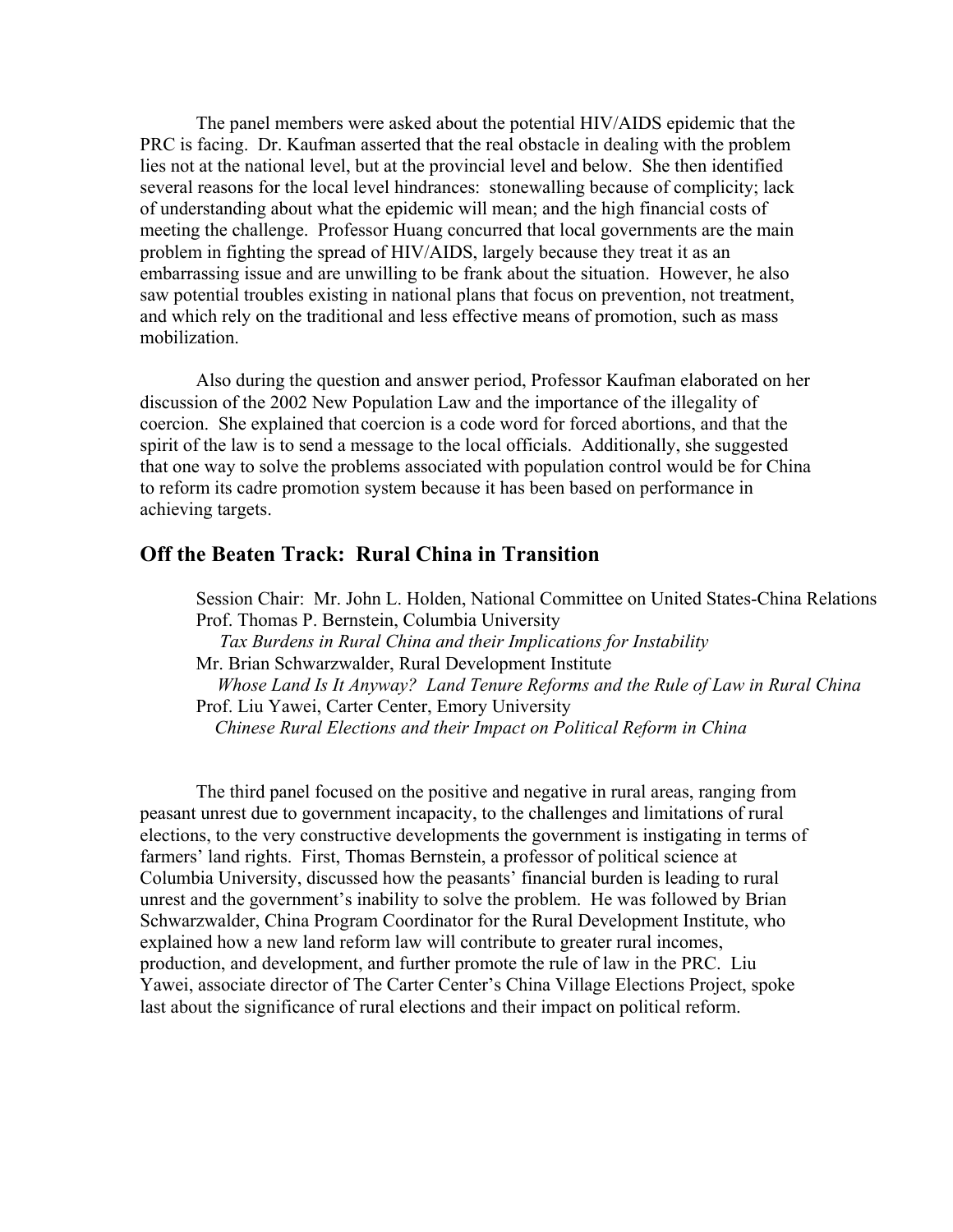## **Rural Tax Burdens**

 Current rural discontent in China stems from many sources, but according to Professor Bernstein, it mainly derives from "financial burdens of the peasants." Rural residents are encumbered with a number of fees and taxes, which in many areas are exacted in "arbitrary, brutal, and excessive ways." Particularly as rural incomes have been falling, this financial obligation and the means by which it is levied have been increasingly resented. The situation, however, is not the same throughout the country, for there are what Bernstein describes as the "three rural China's": prosperous, industrial, coastal China with the resources to promote development and public services; agricultural central China, which is where the bulk of the protests take place because officials squeeze the peasants for funds; and poor, western China, which due to its extreme poverty, receives some monetary assistance from the central government.

 The protests largely began in the mid-1980s, but the frequency increased substantially in the 1990s. At present, however, they do not pose a threat to the regime for a variety of reasons: the protests are "dispersed in time and place, not coordinated, lack sustained leadership, and have no urban support." The situation could change, and the protests could escalate in the future, Bernstein pointed out, if the protesters acquire better means of communication, or if people like the "burden reduction heroes" in Henan become long-term leaders. While the possibility of such developments worries the central government, for the moment its basic response has been to "nip protests in the bud, but also provide some relief to villages beset by protest-causing problems." While the central government has been siding with the peasants in many of the conflicts, it has not been able to address the source of the "festering and possibly escalating problem."

 Sharing views with other panelists during the day, Bernstein found that regime incapacity is a root cause for these problems. The issue, he explained, is deeply rooted in the political system, and is not just due to corrupt officials. The primary reason is that in the country's effort to develop quickly, "objectives were undertaken without thinking of the effect." "Developmental ambitions" mean targets and quotas that local officials must try to achieve, the pursuit of which can lead to coercive and corrupt actions.

Bernstein sees education as being the biggest financial burden for peasants: while establishing nine years of universal education is an admirable goal, the question is who will pay for such an endeavor. Local governments are currently on their own when it comes to meeting the educational requirements, and although some wealthier areas may have the resources, in others the peasants are "squeezed" to come up with the needed financing. The central government is unable itself to provide the funds needed for local development, because it has limited revenue due to the decentralization process. Thus, argued Bernstein, the unfair financial burden and its repercussions are a "manifestation of a major problem: rising inequality, especially regional."

 Professor Bernstein concluded by suggesting steps both China and the United States could take to address the problem. For the PRC, he sees political reform as a solution. Peasants currently "lack power to defend their interests," so there needs to be a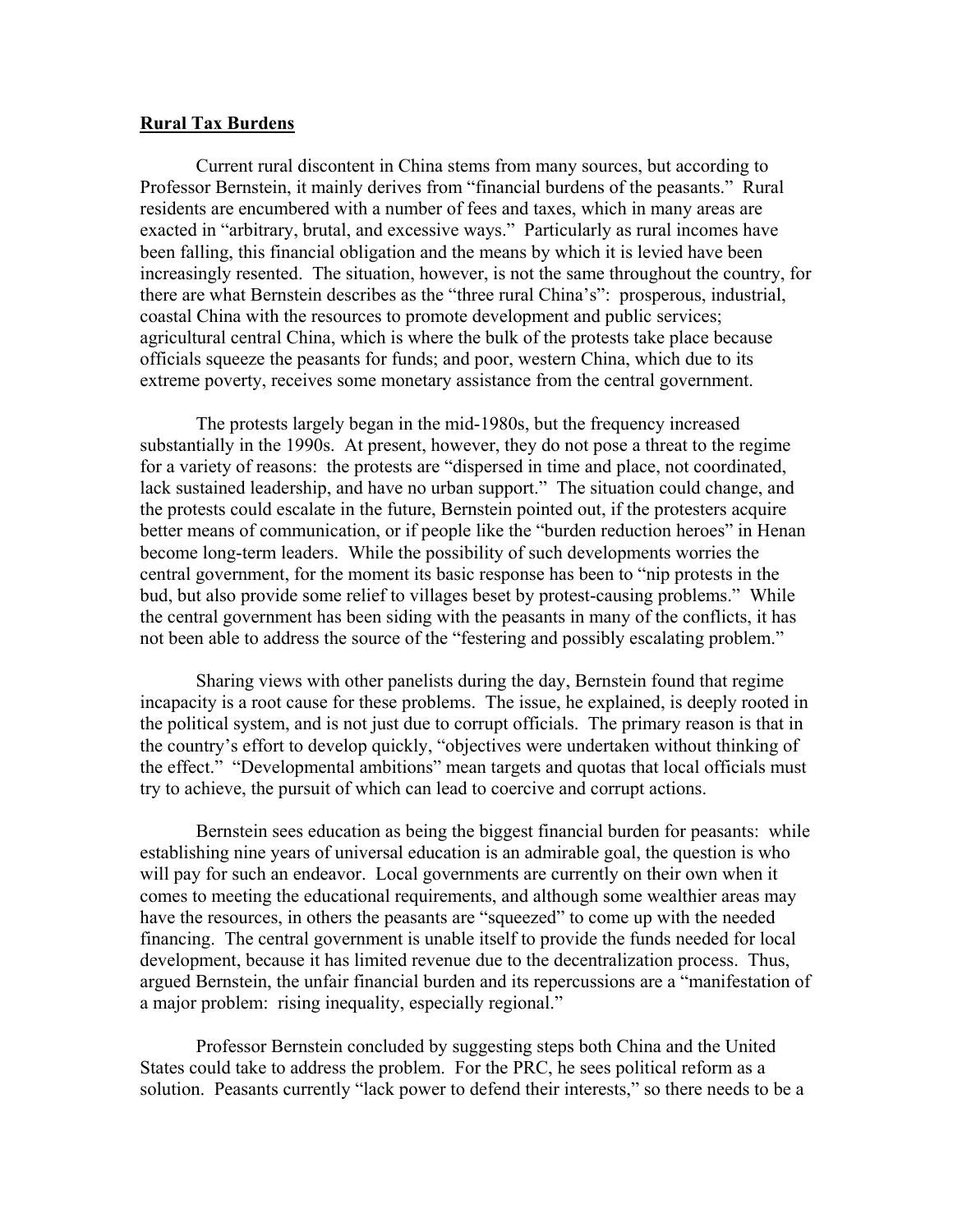means for giving them a greater voice. The United States could help China in two ways: provide financial assistance designated for rural education and give technical assistance to modernize and restructure agriculture, for, in his estimation, the already struggling Chinese farmers are going to be seriously harmed by WTO.

## **Land Reform and the Rule of Law**

 Mr. Schwarzwalder began his presentation by pointing out that the Chinese government is now making "important and positive changes in farmers relationships to the land," finally establishing clear long-term land rights and tenure security after two decades of frustration. Under the Household Responsibility System (HRS), which followed decollectivization in the late seventies and early eighties, the village or township retained the ownership of the land, but farmers were given cultivation rights. The HRS reforms, Schwarzwalder explained, allowed farmers to "undertake a series of short-term farming improvements," but the farmer's rights "suffered greatly from the fact that village officials could frequently and unpredictably 'readjust' those rights into entirely new patterns." Therefore, farmers were constantly unsure of their land tenure, and were disinclined to commit to long-term "productivity-enhancing investments."

 However, "a series of recent legal and policy reforms has taken great steps towards providing farmers with the long-term land tenure security they have previously lacked." In particular, the 2002 Rural Land Contracting Law will bring about three significant and major changes. First, by enshrining 30-year land rights in law, by requiring that they be confirmed by contracts, and by prohibiting any readjustments or interference by local officials, the law provides farmers with a long enough tenure period to recover the value of long-term investments. Second, the law establishes a "framework for the development of markets for rural land use rights." This will have two beneficial consequences: it will "allow voluntary, gradual reallocation of land rights to the most efficient farm households;" and the "higher productivity and new wealth" that will result from such exchanges will stimulate rural economic development. Third, it will "strengthen the rule of law in the countryside," by inflicting strict penalties on local officials who transgress on farmers' land use rights. Prior to the law's promulgation, farmers had no means of appeal when there were violations, so the law is a definite advancement. However, Schwarzwalder noted, it remains to be seen whether the farmers will actually avail themselves of such legal recourse.

 In sum, he predicted that if the law is effectively implemented, it will "create an extraordinary opportunity to achieve increased investment, productivity and efficiency on the part of Chinese farmers." In turn, such developments will raise the rural standard of living, "free up dead capital from the land for use in other pursuits and create an engine for broad-based rural development." The United States, he argues, can help promote this process by giving support and assistance to rule of law programs in China, because even if they are not "directly linked to rural land reforms," they will "help ensure their longterm success."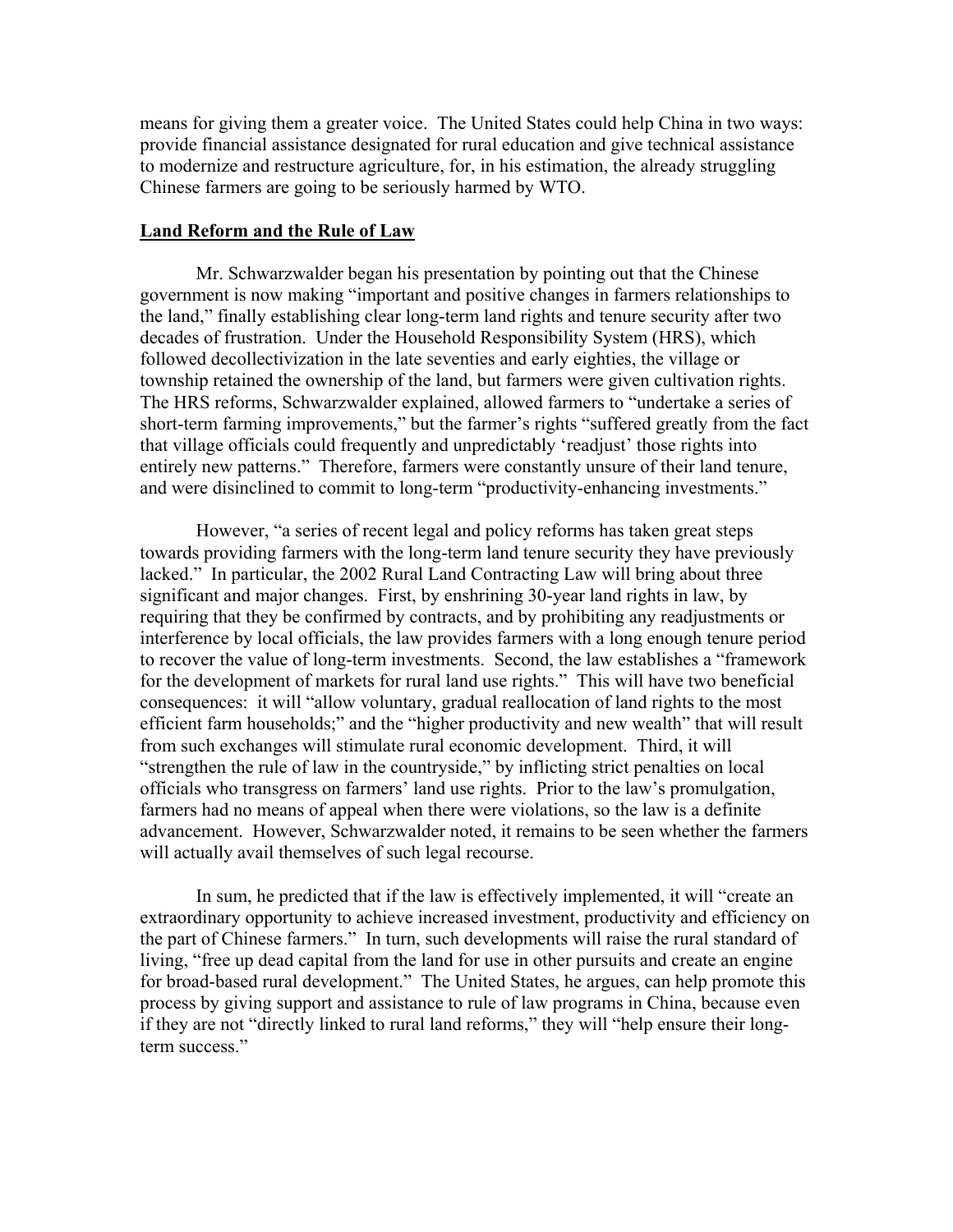## **Rural Elections**

 Dr. Liu's speech focused on the implications of China's rural elections for future political reform in the country. He acknowledged that there have been significant developments, and "it certainly is a giant leap from directly electing a village chief to directly choosing a township magistrate," but also emphasized that "to expect these elections will steadily move up the political ladder in China is wishful thinking" and listed five main reasons why there are still major obstacles to true political reform through elections:

- 1) The government is not committed to "choice and accountability" at all levels;
- 2) There is only one party;
- 3) Many of the rural elections, in actuality, are "superficial ceremonies";
- 4) There have been confrontations between elites advocating village self-government and local officials; and
- 5) The "tensions between the grassroots party apparatus and the popularly elected village chairs have paralyzed the endeavors of village self-government."

 However, the above factors do not mean that the elections are insignificant or futile, for Liu also set forth five ways in which they have had a considerable impact:

- 1) They have "provided a safety valve" for peasant anger;
- 2) They have "introduced legal procedures of elections into a culture that has never entertained open and free elections";
- 3) They have fostered a new value system and helped promote rights consciousness among the rural population;
- 4) They have created a new means by which the rural elite can work for "social and political change;" and
- 5) They have become a "magnet" for Chinese intellectuals to contemplate feasible paths of political reform for China to follow.

 Obstacles to further reform largely stem from the fact that government power in rural areas remains very strong, and there is fear of both "losing political control in the countryside" and "mob politics." Liu noted that the weak power of the courts also hampers future reforms. However, he did put forward several long-term prescriptions for change (the fall of the Soviet Union made clear that a short term rapid solution is not a viable option): reduced government control in the countryside, and the promotion of non-government organizations; further land reforms, including privatization; making the CCP an "all-people Party" in rural areas, so that everyone can vote for local officials; "moving elections up the ladder;" empowering the local people's congresses; and establishing inter-party democracy at all levels of the CCP. While China needs to undertake many political reforms in the future, Li also stressed that the United States must recognize that the PRC is carrying out changes that were unthinkable a few years ago, and that for reforms to succeed the country must proceed through "baby steps."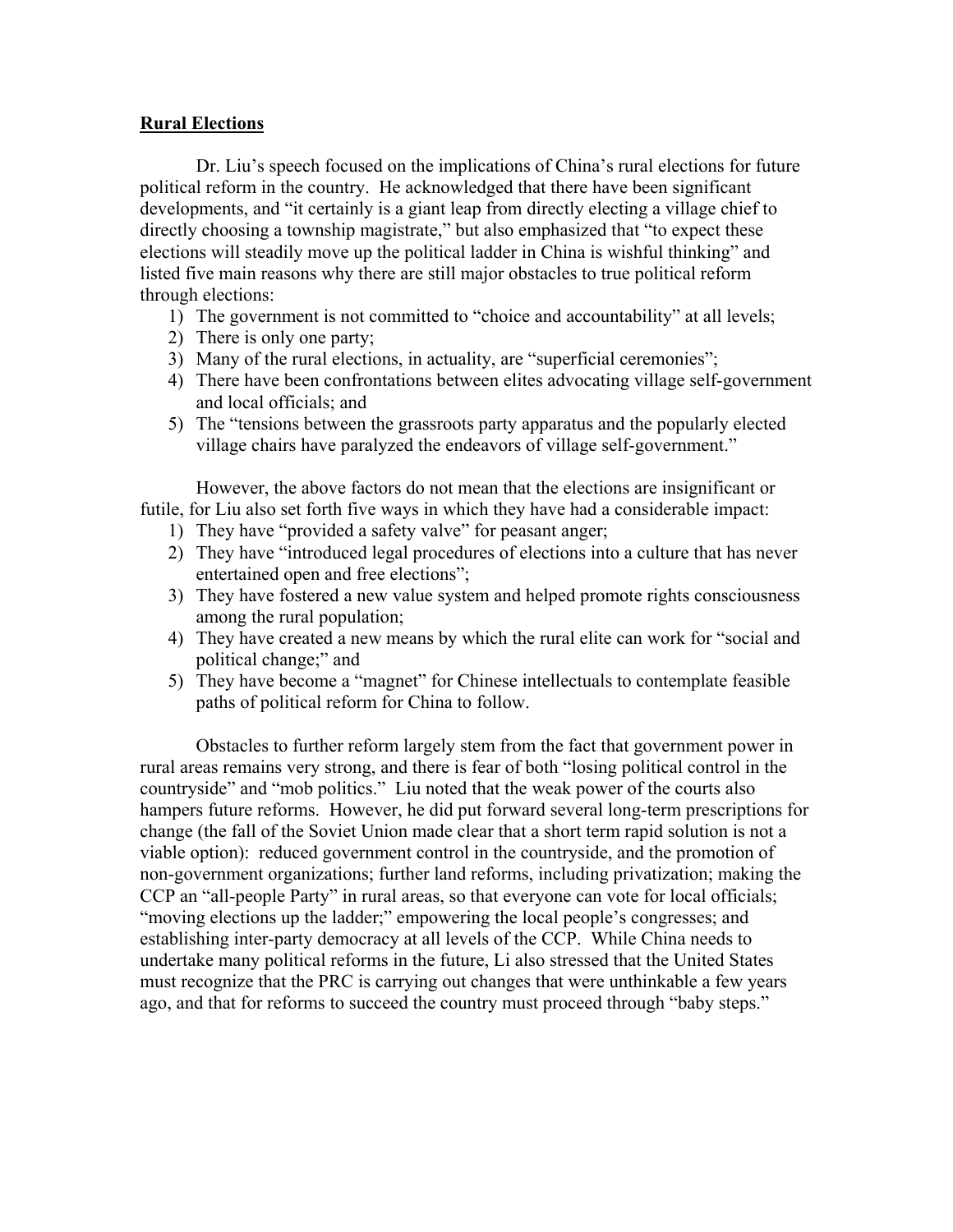## **Question and Answer**

Much of the discussion during the panel's question and answer period focused on issues related to Schwarzwalder's presentation, in particular, specific questions about the new land law, and the development of legal consciousness in the countryside. He elaborated on one of the reasons that the Rural Land Contracting Law could have a big impact on Chinese farming practices – the fact that there is very little land concentration in the PRC, the average farm being about 2 acres in size. Currently, he pointed out, China has the most egalitarian distribution of land of any country in the world, but signs are that farmers may wish to change that. "Already there is a fledgling market for land transfers," but those that have occurred thus far have been of a short-term duration and within a village to family or a friend.

When asked about the extent of rural legal consciousness Mr. Schwarzwalder stated that at least with regard to land rights, the tide began to change with the advent of the 1998 Land Management Law. Publicity campaigns, in particular television programs, were the main way people heard about the new legislation. In general, he concluded, national laws that send a clear message and are well publicized raise consciousness. However, Professor Bernstein raised the point that there frequently is a contest between the central government promulgating the laws and the local government that has a vested interest in preventing public knowledge about the legislation. Therefore, most opposition is found at the local level. However, because peasants often protest in the name of the central government, it is clear that rights consciousness exists in rural areas.

 The issue of competition between the village party secretaries, who are elected by CCP members, and the popularly elected village chairs, stood out during the discussion period. Dr. Liu explained the difficulties in overcoming this tension, but said there has been growing experimentation in a number of regions, largely centered on two possible solutions. The first holds two elections for the position of the village party secretary – the initial one an open election, where, if a candidate does not receive a certain percentage of the popular vote, s/he is out of the running in the second election which is only for party members. The other option, which a number of provinces are promoting, has been to merge the two posts.

Dr. Liu also addressed a question on the prevalence of elections in the Western regions. He replied that while they do have elections, many of the elite are gone due to the massive rural migration, which limits the impact of the elections.

## **The Changing Workplace: The Economy in Transition**

 Session Chair: Mr. Pieter Botellier, School for Advanced International Studies, Johns Hopkins University Prof. Kellee Tsai, Johns Hopkins University  *Private Entrepreneurs and Informal Finance in China*  Dr. Stoyan Tenev, International Finance Corporation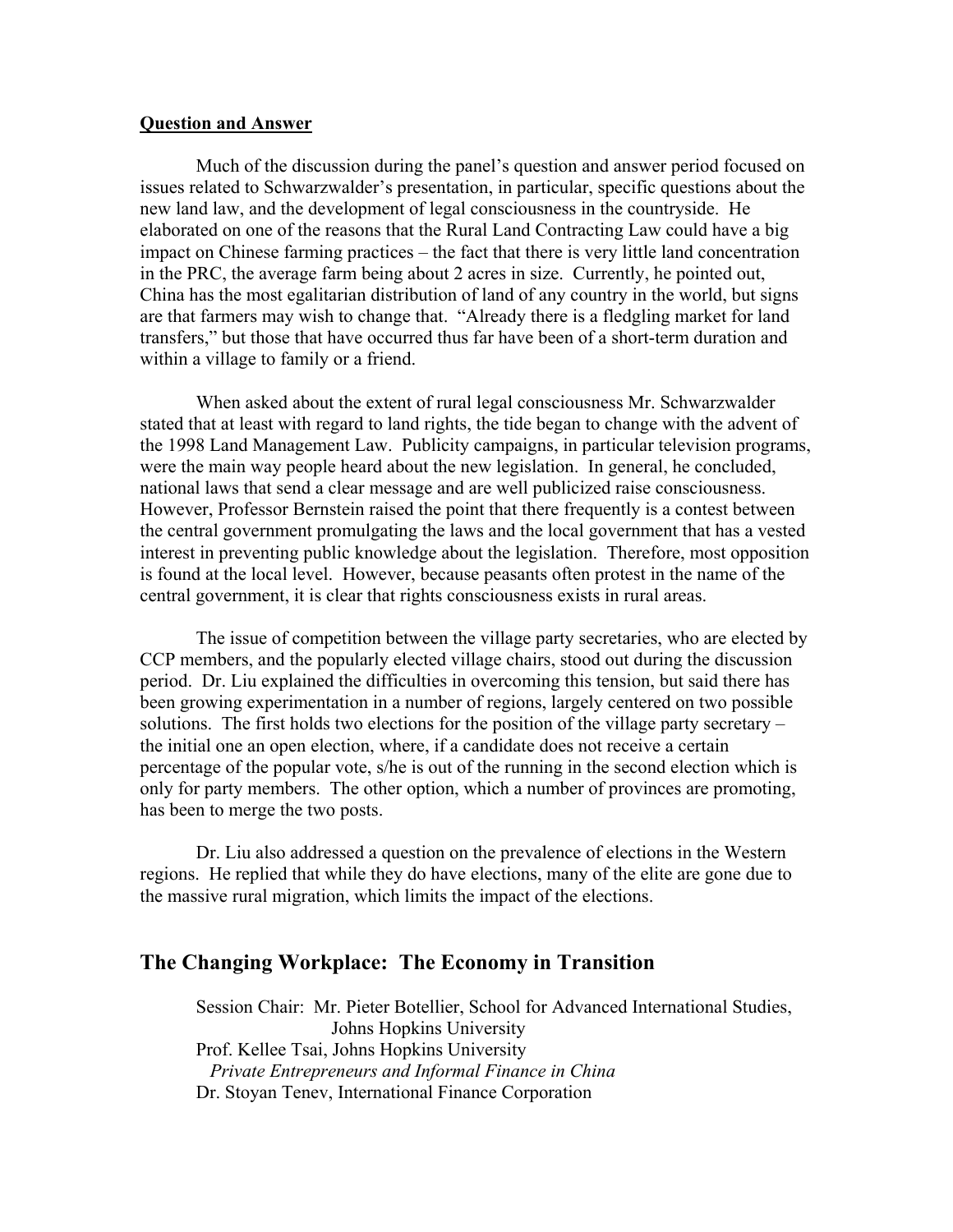*China's State Sector: A Painful Transformation* Mr. James McGregor, Vermilion Ventures  *Chinese Returnee Entrepreneurs and Venture Capital: A Potent Combination* 

The conference's final panel assessed how China's economic sector is being transformed by private, governmental and international forces. Dr. Kellee Tsai, an assistant professor of political science at Johns Hopkins University, led off the discussion by examining how private entrepreneurs finance their endeavors, given their lack of access to loans from state-owned banks. Her presentation was followed by Dr. Stoyan Tenev's talk on the progress and future prospects of state sector reform. Dr. Tenev is a lead economist for East Asia and Pacific in the International Finance Corporation of the World Bank Group. The final speaker of the day was James McGregor, the founder and managing director of Vermilion Ventures, who discussed the PRC's new development trends in high technology.

#### **Private Entrepreneurs**

 Professor Tsai's presentation considered the issue of whether the private sector can generate the jobs necessary to absorb laid-off SOE employees from the angle of entrepreneurs' ability to acquire the financial resources for future development and expansion. She began by outlining the private sector's impressive growth in scope and scale: from 1990 to 2000 the average annual growth rate in the number of private enterprises was 32.8%; the sector now employs 22.7% of the work force and accounts for one third of GDP; and the "creation of new private sector employment" is greater than the total for the state and collective sectors. However there is a definite paradox in how entrepreneurs have been able to achieve such progress because "what makes the dynamism of China's private sector so puzzling is the fact that private entrepreneurs do not have access to official sources of bank credit."

 With less than 1% of all state-owned bank loans being extended to the private sector at the end of 2001, entrepreneurs have been forced to turn to "informal" forms of financing, that range across the spectrum between what is lawful and what is illegal. The most common means of finance in the legal realm are rotating credit and savings associations, which operate at the local level. In the middle are quasi-legal financial organizations, such as mutual assistance societies, which are not authorized by the People's Bank of China, but are registered with another government agency. The standard that determines whether financing falls into the legal or illegal category is whether or not the interest rates given are above those approved by the state. Other prohibited ways that a private venture can acquire funding include registering as a collective enterprise or as a subsidiary of an SOE.

 "The bottom line," argued Tsai, "is that even today, the most dynamic part of the Chinese economy continues to be excluded from conventional sources of credit and private entrepreneurs are continuing to violate state banking laws in an effort to raise capital for their businesses." China, therefore, must diversify the forms of legal lending to enterprises, so that the primary engine of economic growth can continue to expand.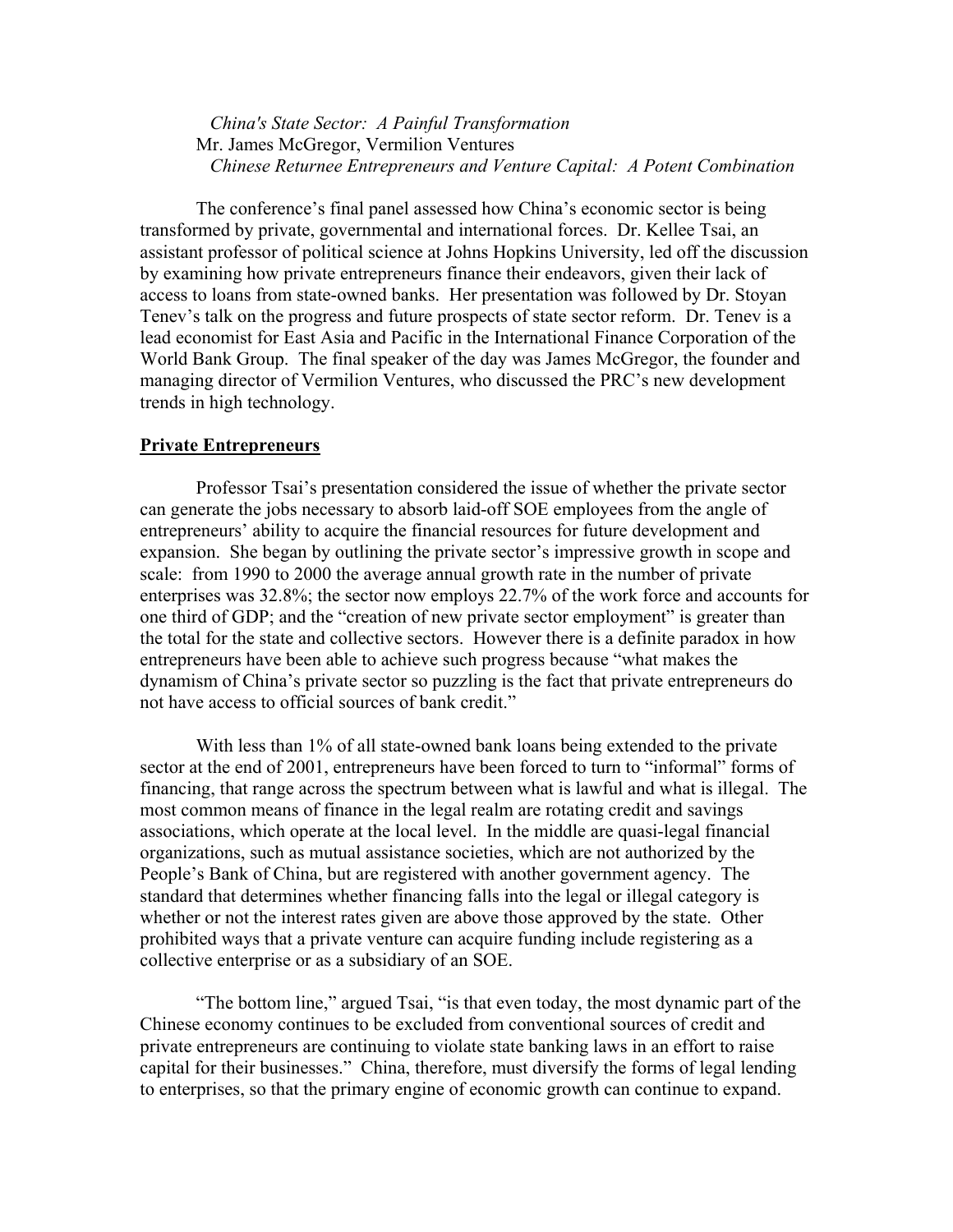One beneficial side effect of more "formal sources of credit," Tsai noted, is that it may lead to greater financial transparency of private enterprises.

## **State Sector Reforms**

 Dr. Tenev's presentation outlined the "painful transformation" of the reforms taking place in China's state sector and addressed the question of whether such reforms are going to prove successful. He noted that, although reform has been ongoing for almost two decades, in the past few years it has accelerated and developed some new characteristics. First, it is taking place on a much grander scale, and "there is no single component of the state sector which is not affected." Second, there has been extensive ownership transformation and "the wholly state-owned non-financial company in China is almost extinct." Finally to achieve these changes, "any imaginable method, tool or instrument is being used," from bankruptcy, to debt-for-equity swaps, to massive layoffs.

 Next, Tenev highlighted several of the "relatively distinct processes of profound transformation that illustrate the scale and scope of the change." One is that local governments have been very vigorous in carrying out "corporatization and ownership diversification" of SOEs, and by now 80-90% of small and medium SOEs have been transformed. Another is the changes in large SOEs through efforts to list them domestically and internationally, debt-for-equity swaps, and the breaking up of monopolies in the "strategically important infrastructure and energy sectors." A third is that the government has also "nurtured over 20 giant corporations and conglomerates that have proven competitive in the international market." And finally, the housing market has been transformed, with 65% of city housing units now privately owned.

 Such massive changes and developments inevitably have negative side effects and will continue to be "socially painful" due to massive layoffs, social unrest and labor disputes. However, Tenev noted, "labor seems to be accepting the changes," including layoffs and severance packages. Such acceptance he attributes to two factors: first, that the government has strengthened the social security system and raised unemployment benefits in the past few years; and second that finding a job in the private sector has become easier and "more attractive."

 The question remains, however, whether the government reform efforts will be successful in balancing growth and restructuring. For example, while local governments have done much to advance the privatization process of small and medium SOE's, there is "significant variation" in "pace, speed and forms." Most enterprises have been sold to insiders and "remain over-leveraged and overstaffed," so "in many cases the problems have been postponed, but not solved." Another area of concern identified by Tenev is the need to "prevent parent SOEs from using their listed offspring as ATM machines." He did note, however, that there is reason to hope that the China Securities Commission will be able to curb and regulate such operations. Finally, due to the problems of local protectionism and market fragmentation, he discussed how "the industry rationalization process of closing obsolete plants and reducing excess capacity has shown mixed results at best."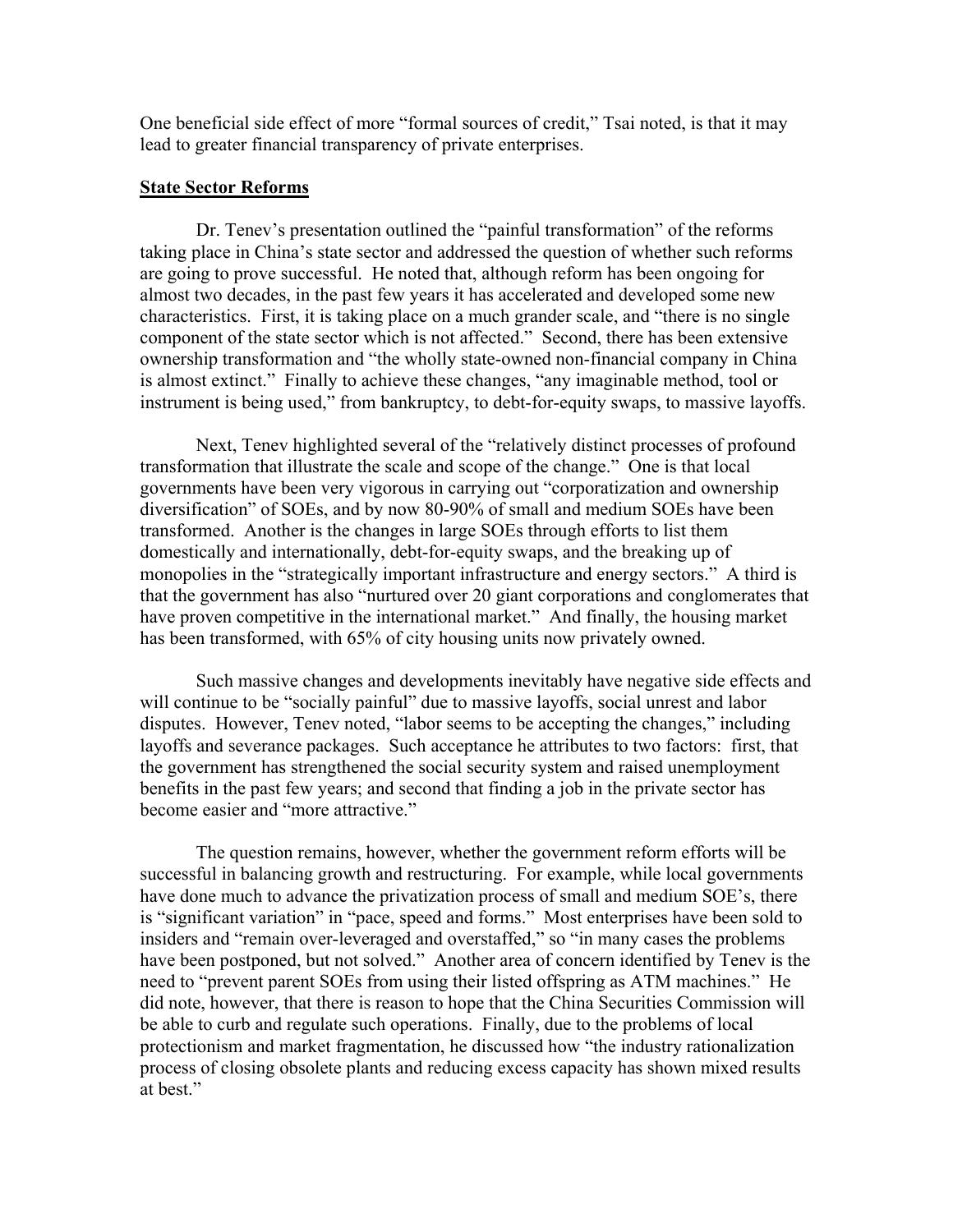In conclusion, Dr. Tenev stated that "restructuring and state enterprise reform has accelerated in China, but the challenges that remain are still daunting." He highlighted two factors that will be essential to the success of the process: "the rapid development of the national social security system and maintaining the dynamism of the non-state sector as a source of continued growth."

#### **The High-Tech Industry**

 Although a lot of Chinese money was lost following the dot.com crash, Mr. McGregor pointed to two positive new trends that emerged during the boom period, and which are continuing to change the face of the PRC's economy. The first is the growth of Chinese venture capitalism, for while many first time venture capitalists suffered in the crash, in its aftermath more than 100 new venture capital firms have appeared and are serving as financial resources to private companies. The second "by-product of the dot.com boom and its introduction of technology and venture capitalism" is what McGregor calls an "axis of innovation" between the Silicon Valley, China and Taiwan that is rapidly "turning China into a high tech center."

 According to McGregor, the roots of this "axis" were planted in the 1970s, when Taiwan students "flooded the science, math and engineering departments in American universities" and then "became the backbone of the R&D departments of Silicon Valley companies." In the 1980s, while Taiwan businessmen tried to entice them home by creating tech centers, the Silicon Valley companies began outsourcing manufacturing to the island, and soon Taiwan companies "became technical innovators in their own right." In the 1990s, the same pattern was being repeated in the PRC, as mainlanders in large numbers began replacing Taiwanese in U.S. graduate programs and the Silicon Valley. As the Chinese government tried to lure them home, Taiwan companies began shifting manufacturing to the mainland. Then as the mainlanders returned, many Taiwanese venture capitalists rushed across the Taiwan Straits. These new developments have come together, McGregor explains, in the PRC's "fast growing silicon chip industry." China, he elaborated is "hell-bent on building its chip industry" because the country is a vast market for chips, and "by 2010, China will be second only to the United States in chip consumption."

 McGregor concluded his remarks by looking at the implications of the new business and development trends for the United States. He stressed that promoting "axis of innovation" ties is in American interests. China functions as an overseas engineering center for Silicon Valley businesses, and at least for the United States, most of the high technology intellectual property rights and innovation remains at home. (By contrast, during the discussion period he noted that while most Taiwanese companies are also trying not to transfer R&D capabilities, there are some individual entrepreneurs that are shifting intellectual property to the mainland.) McGregor suggested that the United States must "continuously update" its policy controls on dual use and cutting edge technology. Additionally, he noted that another very positive outgrowth of the "axis"